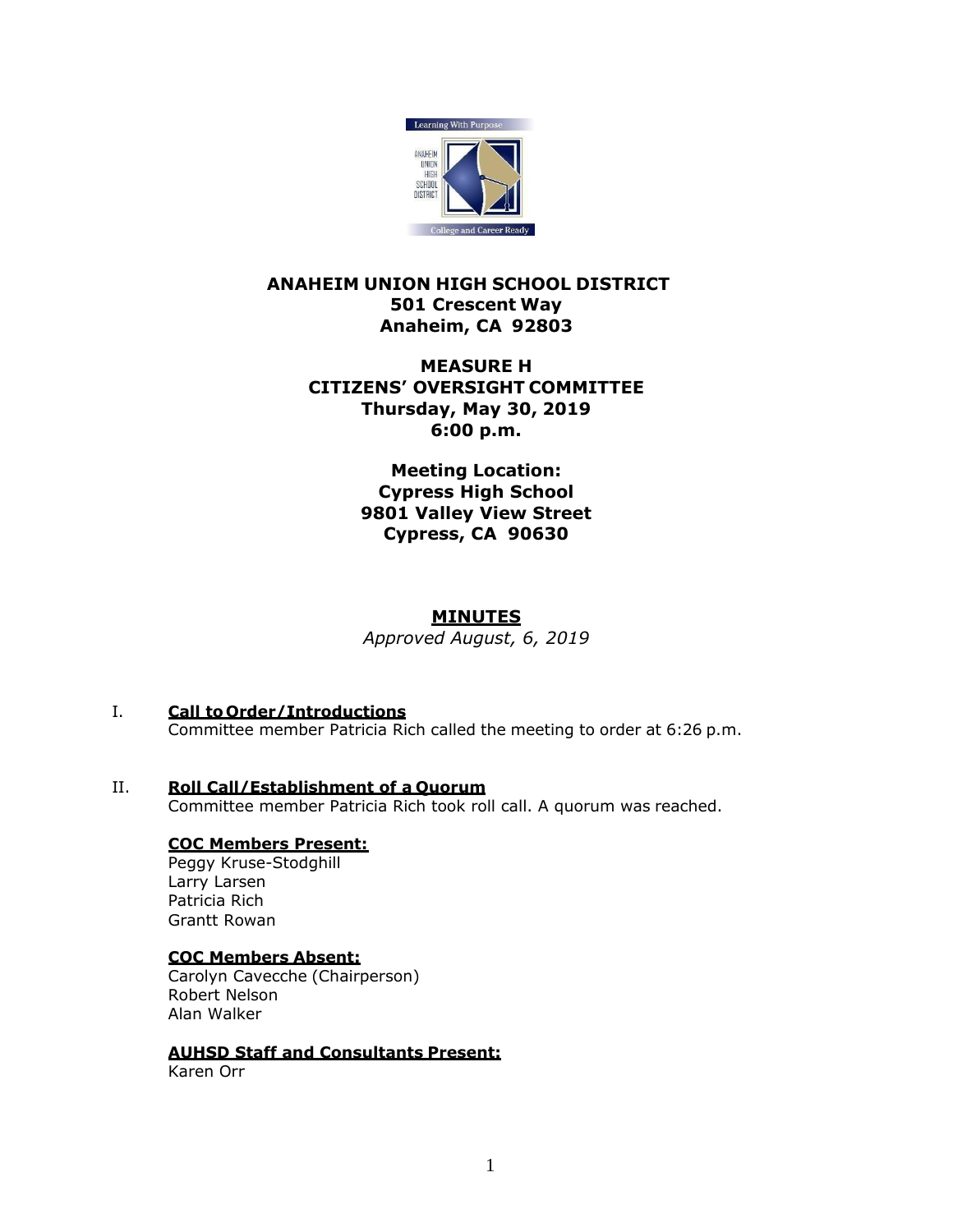Patricia Neely Kunal Shah, Program Manager, Cumming

#### III. **Adoption of Agenda and Approval of Minutes**

Committee member Larry Larsen made a motion that was seconded by committee member Peggy Kruse-Stodghill to adopt the agenda of the May 30, 2019, COC meeting. All committee members agreed and the agenda was adopted.

Committee member Larry Larsen made a motion that was seconded by committee member Peggy Kruse-Stodghill to approve the draft minutes of the February 5, 2019, COC meeting. All committee members agreed and the minutes were approved.

#### IV. **Public Comment**

There were no public comments.

### V. **Staff Update on Measure H Program**

Kunal Shah presented an update on the Cypress High School Site Improvement Project, which is currently in its closeout phase. This CBA project, which is at 99% completion started in March 2018 and achieved substantial completion in April 2019. Punch list work is ongoing and soon to complete. The project will be delivered within budget.

Kunal Shah presented an update on the Kennedy High School Site Improvement Project, which is currently in its closeout phase. This CBA project, which is at 95% completion started in June 2018 (shovel in ground July 2018) and achieved substantial completion in May 2019. The project will be delivered within budget.

Patricia Neely presented an update on the Oxford Academy Music Building and Engineering Lab project. This CBA project is minimally funded with Measure H dollars mainly for technology upgrades, furniture, safety and security. The project which is at 75% completion started in June 2018, and will achieve substantial completion this Fall. The work is on schedule and within budget. Patricia Neely informed that the school has taken occupancy of the Music Building, and that the contractors have mobilized to the Engineering Labs which constitute the last phase of the project. This project was awarded a \$1.3M Career Technology Education (CTE) grant from the State for the Engineering Labs.

Patricia Neely presented an update on the Savanna High School Modernization and Site Improvement Project. This CBA project is comprised of two phases with a total of four increments. Phase 1 (Increments 1 and 2, main parking lot and tennis courts respectively) was completed in 2018. Phase 2 (Increments 3 and 4, Quad and Shower/Locker Room renovations respectively) was bid and awarded as an amendment to the original guaranteed maximum price in March 2019. The project is under construction, on schedule and within budget. Patricia Neely discussed the scope of work and the design elements of the project, and mentioned that the project is scheduled to complete in November 2019.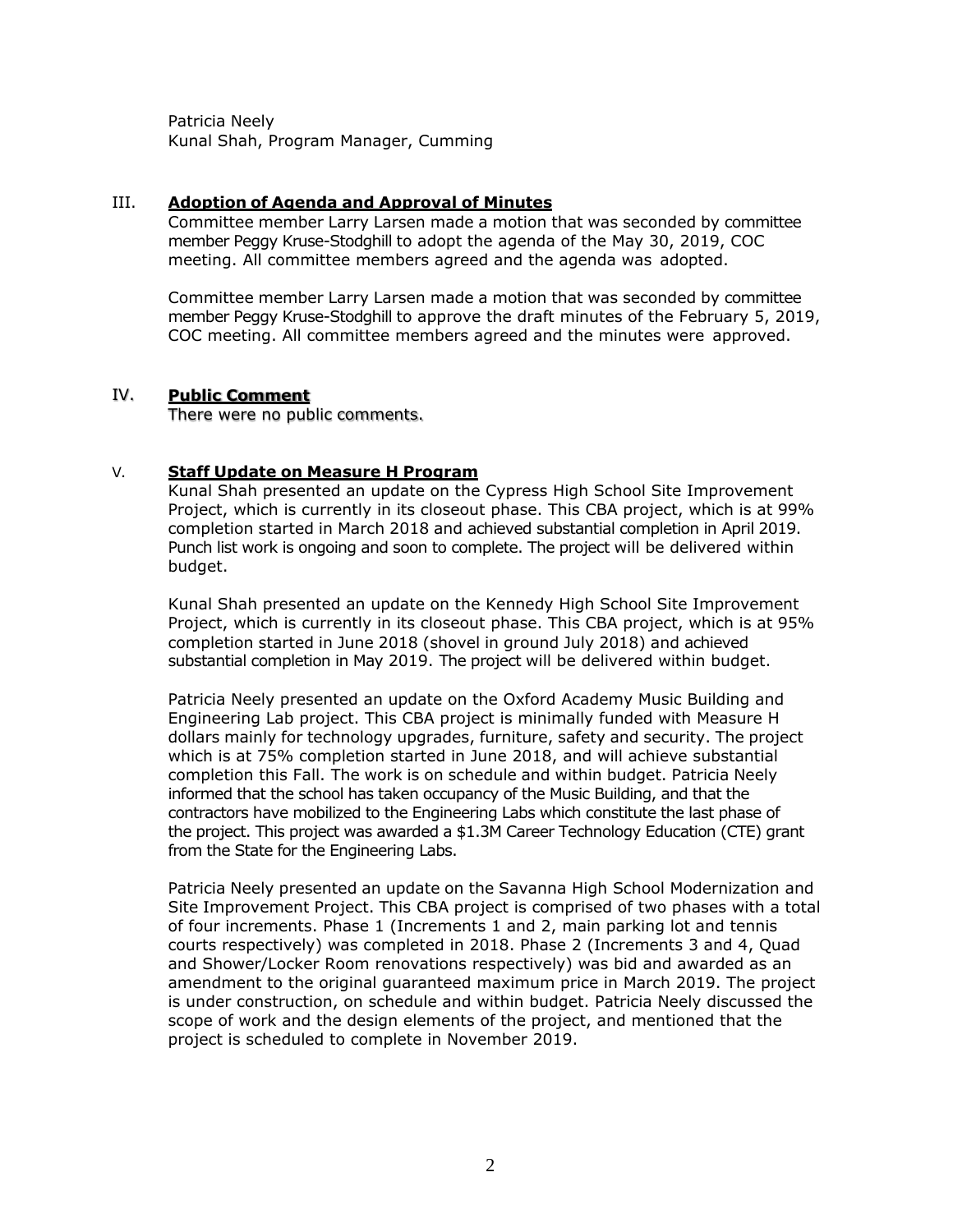Kunal Shah discussed Dale Junior High School's modernization/new construction project and the Polaris modernization project. The \$46M project was awarded to Pinner Construction in March 2019. Phase 1, which encompasses the modernization of Buildings 2, 4 and 5, is currently under construction with demolition and abatement activities underway. This CBA project is within budget, and it is scheduled to complete in February 2021.

Patricia Neely discussed the new Measure H project at Western High School. The project consists of the reconfiguration of the main parking lot with improved student drop-off lanes, security fencing, landscape and irrigation. The contract was awarded in May 2019, and is scheduled to complete in November 2019. The Measure H Practice Field project was introduced to the committee via renderings and it will be discussed in detail at future COC meetings.

Patricia Neely discussed the new Measure H project at Ball Junior High School. The project consists of the expansion of the "horseshoe" parking lot to provide improved student drop-off lanes, security fencing and gates, landscape and irrigation, and a new marquee. This project is the initial phase of a much larger site improvement project that will be bid separately, and that will take place in summer of 2020. This contract was awarded in May 2019, and is scheduled to complete in November 2019.

Patricia Neely discussed a new Measure H project at the District Office. The project consists of the tear-off and replacement of the existing roofing material throughout the building, and the installation of tubular daylighting devices. The contract was awarded in May 2019, and is scheduled to complete in July 2019.

Also discussed was the Measure H Video Surveillance Solution project. This is a district wide project, which provides cameras with recording capabilities at all schools and at the District Office. The contract was awarded in December 2018, and is scheduled to complete in June 2020.

The Anaheim High School Security Fencing project was also discussed. The project consists of the installation of new fencing and gates to enclose the baseball field, and to replace the existing fencing along the school's perimeter by the athletic fields. The contract was awarded in May 2019, and is scheduled to complete in August 2019.

Patricia Neely also discussed the status of the fifth round of 21<sup>st</sup> Century classroom furniture implementation, and the completed Measure H projects as follows:

- Brookhurst JHS Security Fencing
- Brookhurst JHS Tennis Courts
- Katella HS DROPS Site Improvements
- Loara HS Security Fencing
- Savanna Interim Changing Rooms
- Dale Interim Housing
- Sycamore JHS Security Fencing-Phase 1

Led by Karen Orr, the District's new controller, the committee received an update on bond income and expenditures through May 23, 2019.

Upon addressing all items on the agenda, the committee proceeded to tour